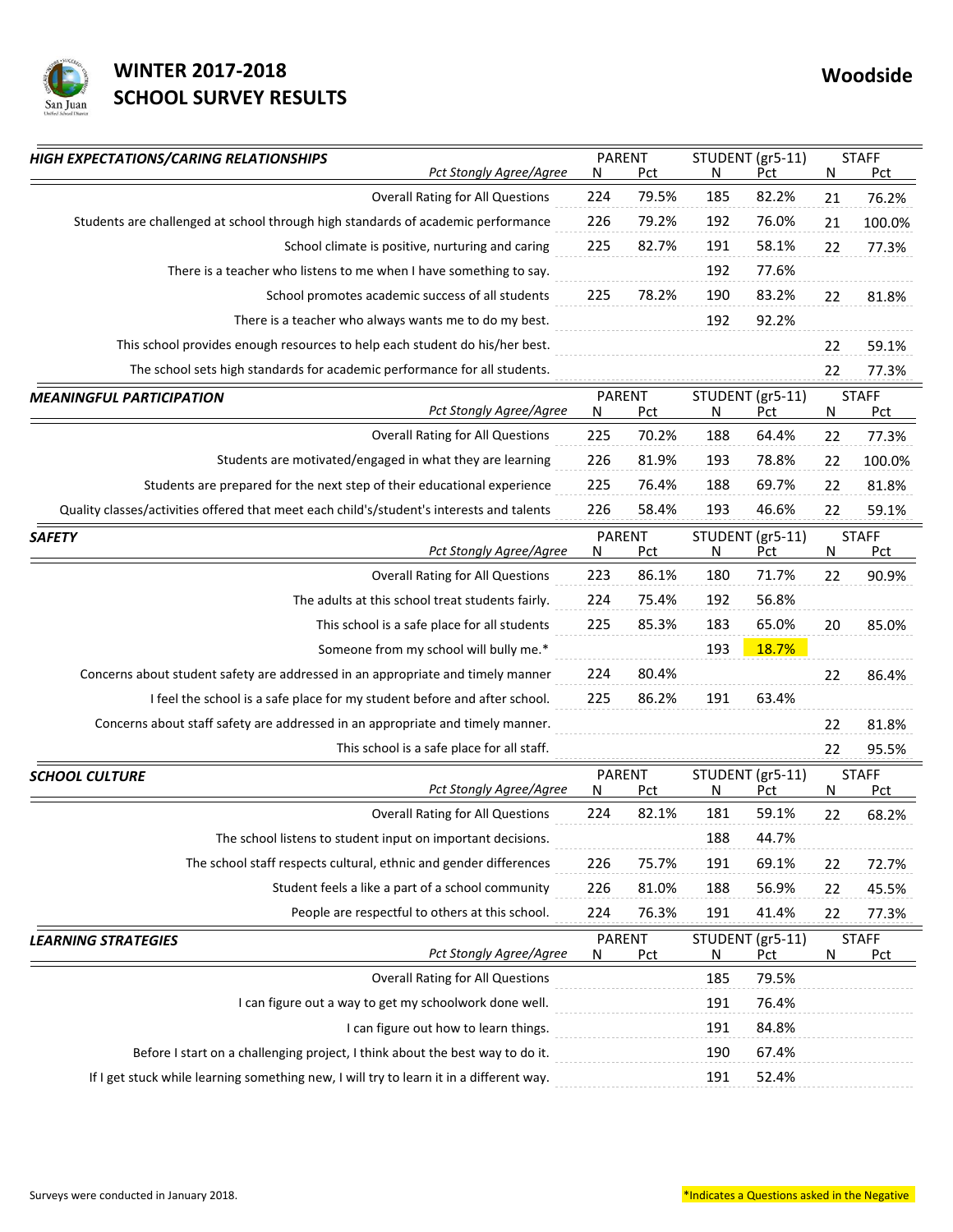

## **WINTER 2017-2018 Woodside SCHOOL SURVEY RESULTS**

San Juan

| <b>GROWTH MINDSET</b><br><b>Pct Stongly Agree/Agree</b>                                                            | <b>PARENT</b><br>Pct<br>N |            | N   | STUDENT (gr5-11)<br>Pct | N  | <b>STAFF</b><br>Pct |
|--------------------------------------------------------------------------------------------------------------------|---------------------------|------------|-----|-------------------------|----|---------------------|
| <b>Overall Rating for All Questions</b>                                                                            |                           |            | 182 | 18.7%                   |    |                     |
| There are some things I am not capable of learning.*                                                               |                           |            | 189 | 37.6%                   |    |                     |
| My intelligence is something that I can't change very much.*                                                       |                           |            | 190 | 29.5%                   |    |                     |
| Challenging myself won't make me any smarter.*                                                                     |                           |            | 192 | 19.8%                   |    |                     |
| If I am not naturally smart in a subject, I will never do well in it.*                                             |                           |            | 190 | 15.3%                   |    |                     |
| <b>ENGAGEMENT</b><br>Pct Stongly Agree/Agree                                                                       | <b>PARENT</b><br>N        | Pct        | N   | STUDENT (gr5-11)<br>Pct | N  | <b>STAFF</b><br>Pct |
| <b>Overall Rating for All Questions</b>                                                                            | 225                       | 86.7%      | 182 | 60.4%                   |    |                     |
| At this school, there is a teacher or adult who really cares about me.                                             |                           |            | 193 | 72.5%                   |    |                     |
| At this school, I get to do what I do best every day.                                                              |                           |            | 187 | 45.5%                   |    |                     |
| The teachers at my student's school make my student feel that his/her schoolwork is<br>important.                  | 225                       | 87.1%      | 189 | 76.2%                   | 22 | 100.0%              |
| My student enjoys school.                                                                                          | 225                       | 74.7%      | 189 | 43.9%                   |    |                     |
| In the next seven days, I will have learned something interesting in school.                                       |                           |            | 190 | 57.4%                   |    |                     |
| In the next seven days, someone will tell me that I have done good work in school.                                 |                           |            | 193 | 50.8%                   |    |                     |
| <b>COLLEGE AND CAREER</b><br>Pct Stongly Agree/Agree                                                               | <b>PARENT</b><br>N        | Pct        | N   | STUDENT (gr5-11)<br>Pct | N  | <b>STAFF</b><br>Pct |
| It is understood what courses need to be taken and passed to be prepared for college.                              | 158                       | 98.7%      | 193 | 54.9%                   |    |                     |
| It is understood what courses need to be taken and passed to graduate high school.                                 | 154                       | 96.8%      | 193 | 61.7%                   |    |                     |
| Parents are well-informed about their child's progress in school                                                   | 225                       | 88.0%      | 192 | 74.5%                   | 22 | 81.8%               |
| <b>SCHOOL DECISION MAKING</b><br>Pct Stongly Agree/Agree                                                           | <b>PARENT</b><br>N        | Pct        | N   | STUDENT (gr5-11)<br>Pct | N  | <b>STAFF</b><br>Pct |
| <b>Overall Rating for All Questions</b>                                                                            | 220                       | 81.8%      |     |                         | 22 | 59.1%               |
| The school offers parents opportunities to have a role in committees, PTA, SSC, ELAC,<br>PTO, etc                  | 224                       | 85.7%      |     |                         |    |                     |
| Parents are welcomed at meetings where discussions and decisions are occur about<br>school programs and funding.   | 225                       | 76.9%      |     |                         |    |                     |
| Parents are invited to meetings where the school's academic performance is discussed                               | 225                       | 73.8%      |     |                         |    |                     |
| This school actively seeks the input of parents before making important decisions                                  | 221                       | 58.4%      |     |                         | 22 | 54.5%               |
| The principal and staff listen to concerns of other staff members about issues.                                    |                           |            |     |                         | 22 | 50.0%               |
| I feel welcome to attend meetings where discussions and decisions occur about school<br>programs and funding.      |                           |            |     |                         | 22 | 77.3%               |
| This school offers staff opportunties to have a role in leadership, committees, SSC, etc.                          |                           |            |     |                         | 22 | 90.9%               |
| <b>TRANSLATION</b><br>Pct Stongly Agree/Agree                                                                      | <b>PARENT</b><br>N        | <b>Pct</b> | N   | STUDENT (gr5-11)<br>Pct | N  | <b>STAFF</b><br>Pct |
| <b>Overall Rating for All Questions</b>                                                                            | 79                        | 72.2%      |     |                         |    |                     |
| Translated materials (or a translator) for my langauge are available when parents come<br>to school                | 131                       | 84.7%      |     |                         |    |                     |
| Teachers provide information about a child's performance to parents who speak a<br>language other than English     | 130                       | 84.6%      |     |                         | 22 | 77.3%               |
| I speak a language other than English and I receive general information from my<br>student's school in my language | 129                       | 63.6%      |     |                         |    |                     |